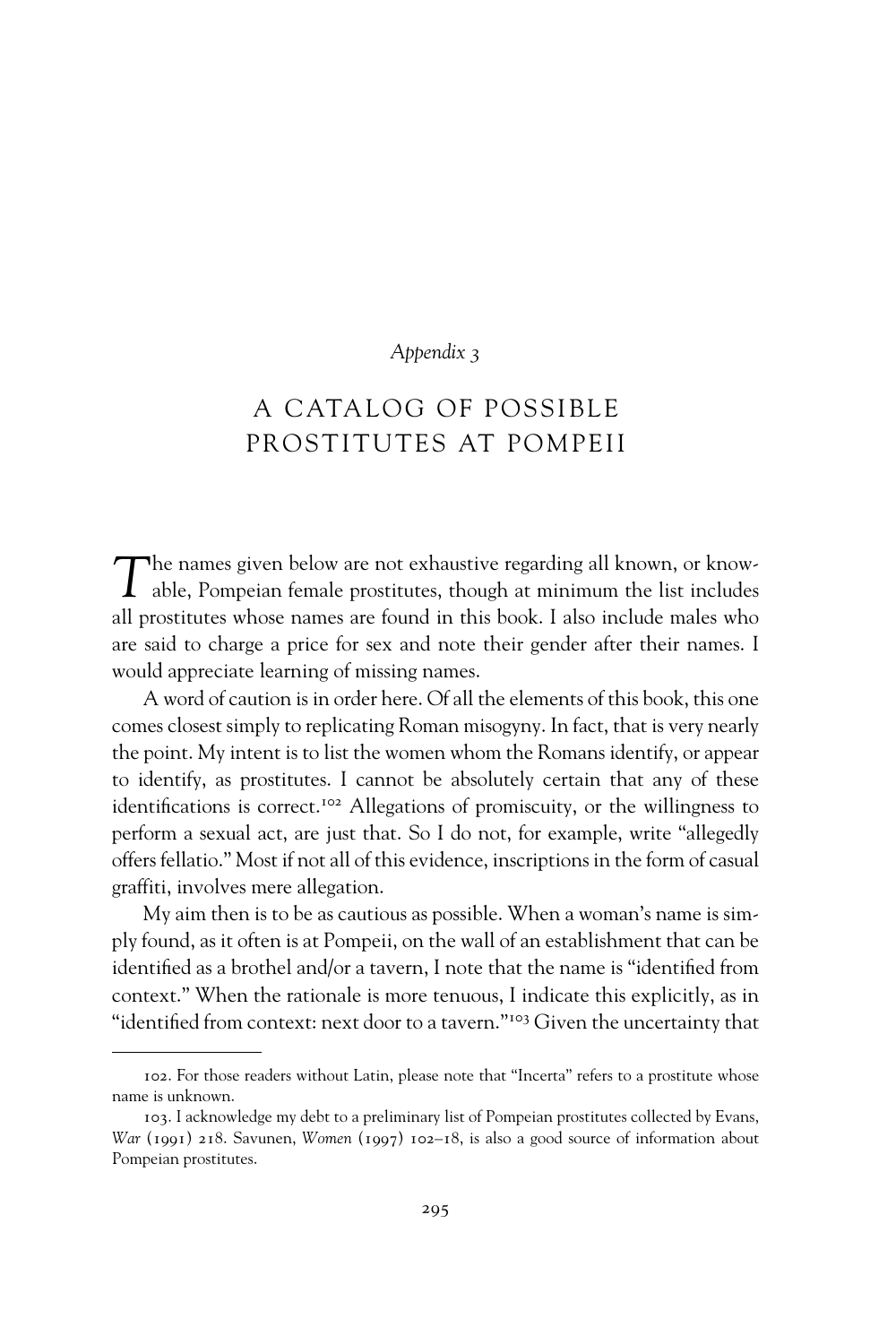lingers over the identification of brothels, I refrain from explicit attempts at linking possible prostitutes with possible brothels, at least for now. This list is intended merely as a convenience and not as a tool to be deployed in a circular process of identification of both prostitutes and brothels.<sup>104</sup>

The Pompeian evidence offers several women as possible prostitutes with the same or a similar name. Rarely if ever can we be certain that these are the same person, though individuals with a penchant for statistical analysis should be warned that this uncertainty cuts both ways. It is possible that more than one woman named Fortunata worked at the same brothel, just as it is possible that the same Fortunata worked in more than one brothel. I have tried to eliminate obvious duplicates but have not pressed too hard.

Another uncertainty militating against resort to such analysis is that surrounding the chronology of the inscriptions. Not all of these women, if they were indeed prostitutes, need have worked at the same time. We might assume that nearly all of the inscriptions date close to the destruction of the city in A.D. 79, but we should note the case of Tyche, whose inscription, a very rare dated example, derives from 3 B.C.

Once again, to be clear, there is no guarantee that even women explicitly identified as prostitutes by the ancient sources were so in actual fact.<sup>105</sup> My ultimate purpose in providing this list is to facilitate further research on Roman prostitution and misogyny.

The meaning of the term *verna* in the Pompeian epigraphs is uncertain; scholars are unable to choose between "native Pompeian" or "home-born slave."<sup>106</sup> No discussion of prostitutes' names is possible in this place, but it is worth noting that the Pompeian evidence for names suggests that most prostitutes were slaves, ex-slaves, or at minimum lived in social conditions close to slavery.<sup>107</sup>

Acria. Price: 4 *asses. CIL* 4.4259. Aegle. (identified from context). CIL 4.7862.

<sup>104.</sup> There is a long tradition of more or less creative reconstruction of the "love life" of the people of Pompeii: Della Valle, "Amore" (1937); Della Corte, *Amori e amanti* (1958); D'Avino, *Women of Pompeii* (c. 1964); Gigante, *Civilt*à (1979) 203–21.

<sup>105.</sup> See the cautious approach taken by Savunen, *Women* (1997) 103, 107–8 (cf. her position on the women whose names are found at the Pompeian address 9.14.4); Cantarella, *Pompei*  $(1998)$  75.

<sup>106.</sup> Treggiari, "Lower Class Women" (1979) 84 n. 36; Eichenauer, *Arbeitswelt* (1988) 121; Herrmann-Otto, *Ex Ancilla Natus* (1994) 344–46.

<sup>107.</sup> The arguments of Allison, "Placing Individuals" (2001) that Greek names are evidence of the survival of an ethnic community, whatever their merits, find no place here.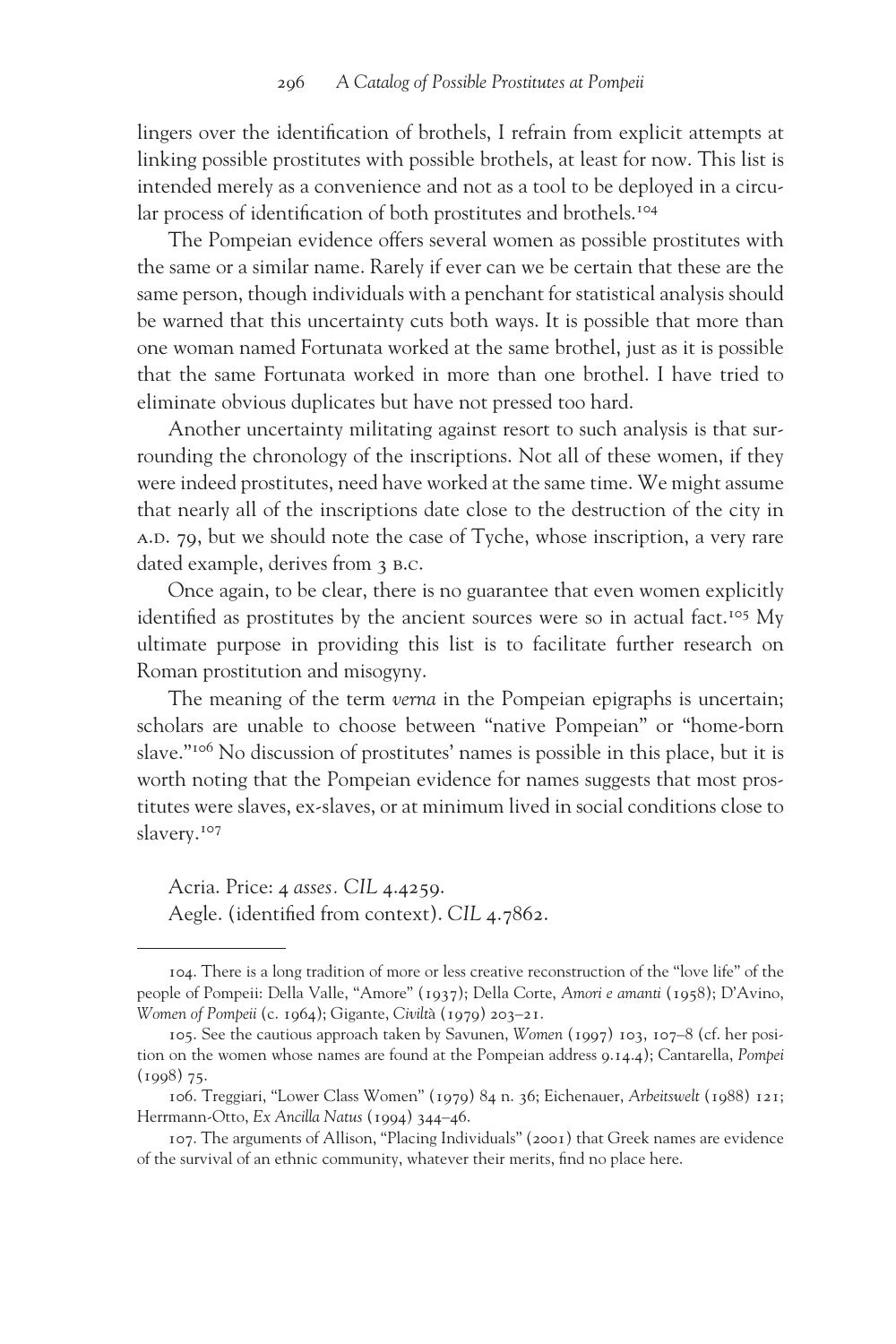Afillia. Price: 2 <sup>1</sup>/<sub>2</sub> asses. CIL 4.7764.<sup>108</sup> Afra (Helpis). (identified from context). *CIL* 4.2993zg. Afrodite. (identified from context). CIL 4.1382, 1384. Amaryllis. Offers fellatio. *CIL* 4.1510 (cf. 1507 [weaver]): possibly mere insult). Amunus (male). Price: 4 *asses. CIL* 4.3964. Anedia (?). (identified from context). CIL 4.2269. Anthis. (Identified from context: next door to a tavern). CIL 4.8218a–b; cf. f–g. Aplonia. (identified from context). CIL 4.2197. Apronia Secundina. (identified from context). CIL 4.7062-63.<sup>109</sup> Arbuscula. Price: 2 *asses. CIL* 4.7068. Arria. (identified from context). CIL 4.8911.<sup>110</sup> Asellina. (identified from context). CIL 4.7863, 7873. Aspasia. Offers fellatio (?). *CIL* 4.10129. Athenais. Price: 2 *asses.* CIL 4.4150. Attica. Price: 16 *asses. CIL* 4.1751. Attica. (identified from context). CIL 4.2172. Attine. Offers sex. CIL 4.2258. Beronice. (identified from context). CIL 4.2198, 2256. Callidrome. (identified from context). CIL 4.2206. Camudia. Offers fellatio. *CIL* 4.8449. Capella Bacchis. (identified from context). CIL 4.8238, 8246. Cestilia. (identified from context). CIL 4.2413h. Chloe. (identified from context). CIL 4.1646.<sup>111</sup> Cicada. (identified from context). CIL 4.2993db. Cosconia. Offers fellatio. CIL 4.8124.<sup>112</sup> Cresimus (male). Price: 4 *asses. Verna. CIL* 4.3964. Cressa. (identified from context). CIL 4.2215. Culibonia. Nickname for a prostitute? *CIL* 4.8473. Dafne. (identified from context: near a crib). CIL 4.680.

<sup>108.</sup> Savunen, *Women* (1997) 106, is skeptical of the identification as a prostitute (she also treats Afillia and Ianuaria as one person).

<sup>109.</sup> Savunen, *Women* (1997) 107, is skeptical.

<sup>110.</sup> Savunen, *Women* (1997) 107, is skeptical.

<sup>111.</sup> See the discussion in Savunen, *Women* (1997) 104.

<sup>112.</sup> See Solin, "Pompeiana" (1968) 108–11, whose reading of "lena" is unpersuasive, however.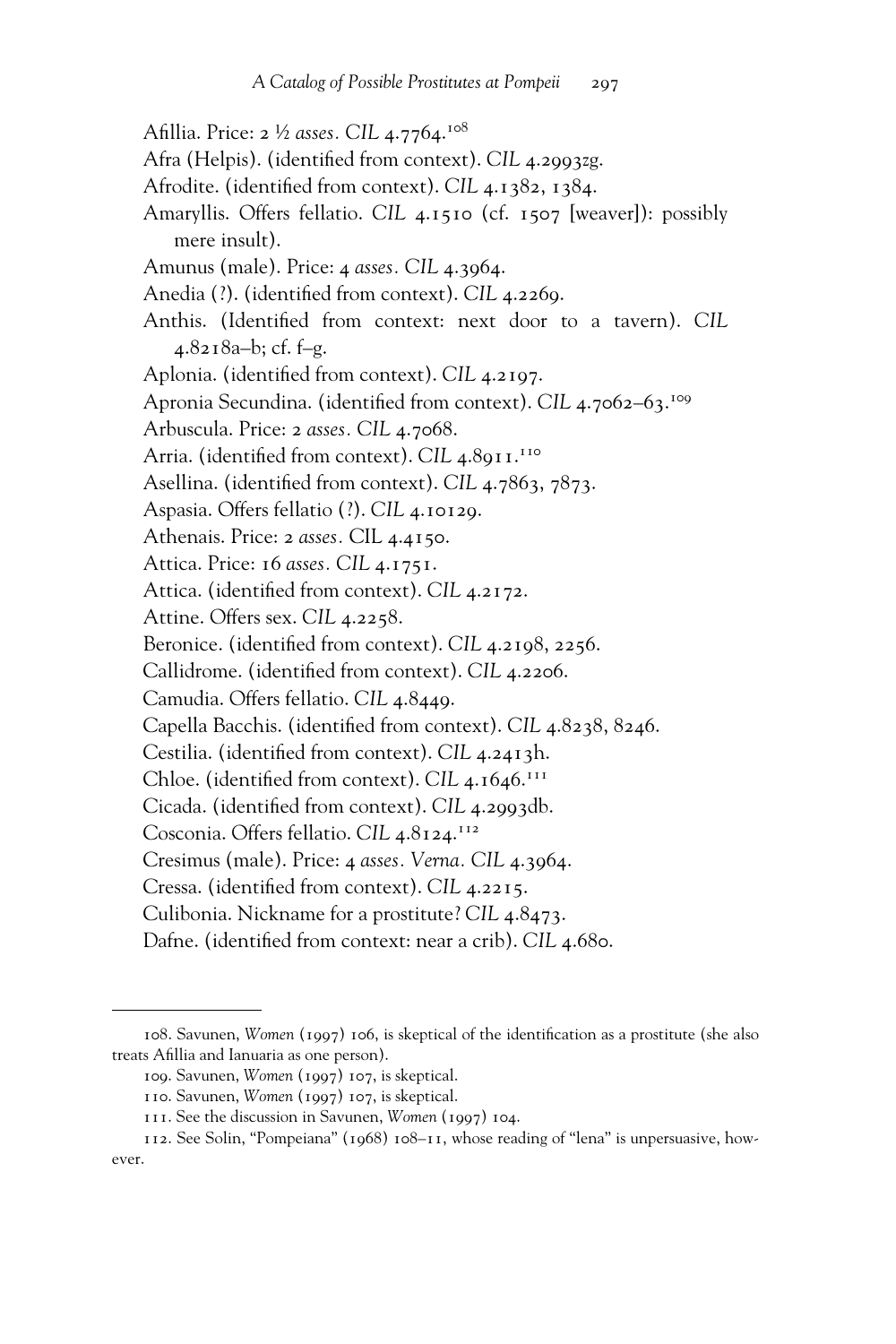Dionusia (or Itonusia, the preferred reading). Offers fellatio. *CIL* 4.1425. Drauca. Price: 1 denarius (= 16 *asses*). *CIL* 4.2193. Egidia. Offers fellatio. *CIL* 4.4192. Epafra. Price: 10 *asses. CIL* 4.4259. Euche. Price: 2 *asses. Verna. CIL* 4.5345; 5372? Euplia. *CIL* 4.2310b; 5048 (*‹lia* or fellatio? Price of 5 *asses*?); cf. 10004. Eutychis Graeca. Price: 2 *asses.* "Moribus bellis." *CIL* 4.4592, 4593(?). Fabia. (identified from context). CIL 4.2239. Fabia. (identified from context). CIL 4.2413m + p. 222. Faustia. (identified from context). CIL 4.1636. Faustilla. Offers sex. *CIL* 4.2288. Felic(u)la. Offers sex. *CIL* 4.2199–2200. Felic(u)la. Price: 2 *asses. Verna. CIL* 4.4023; 4066; cf. 8917, 9051a.113 Felicula. Offers fellatio. CIL 4.8711a. Felix (male). Price: 1 *as* (for fellatio). *CIL* 4.5408. Firma. Price: 3 *asses.* CIL 4.4259. Firma. Price: 2 *asses.* CIL 4.8454. Fortunata. Offers fellatio. *CIL* 4.2224, 2259, 2275.114 Fortunata. Offers fellatio. *CIL* 4.2310e, 10005. Fortunata. Price: 23 *asses. CIL* 4.8034. Fortunata. Price: 2 *asses*. CIL 4.8185.<sup>115</sup> Fortunata. (identified from context). CIL 4.8984. Fyllis. Offers fellatio. *CIL* 4.7057. Glycera. (identified from context). CIL 4.5120. Glyco. Offers cunnilingus; *halicaria.* 2 *asses. CIL* 4.3999, 4001.116 Helpis. (identified from context). CIL 4.2189. Ianuaria. (identified from context). CIL 4.2201a, 2227a, 2233, 2236. Ianuaria. Price: 2 ½ *asses. CIL* 4.7764.117 Ianuaria. Offers fellatio. *CIL* 4.8361. Ianuaria. Offers fellatio (?) *CIL* 4.8465b. Ias. (identified from context). CIL 4.1379, 2174.

<sup>113.</sup> Savunen, *Women* (1997) 106, is skeptical.

<sup>114.</sup> On Fortunata, see also *CIL* 4.111: Marcellum Fortunata cupit.

<sup>115.</sup> Savunen, *Women* (1997) 106, is skeptical.

<sup>116.</sup> *Halicaria* is perhaps not relevant to her prostitution, but instead suggests she may have been a part-timer: see chap. 2.

<sup>117.</sup> Savunen, *Women* (1997) 106, is skeptical; also identifies Ianuaria and Afillia as the same person.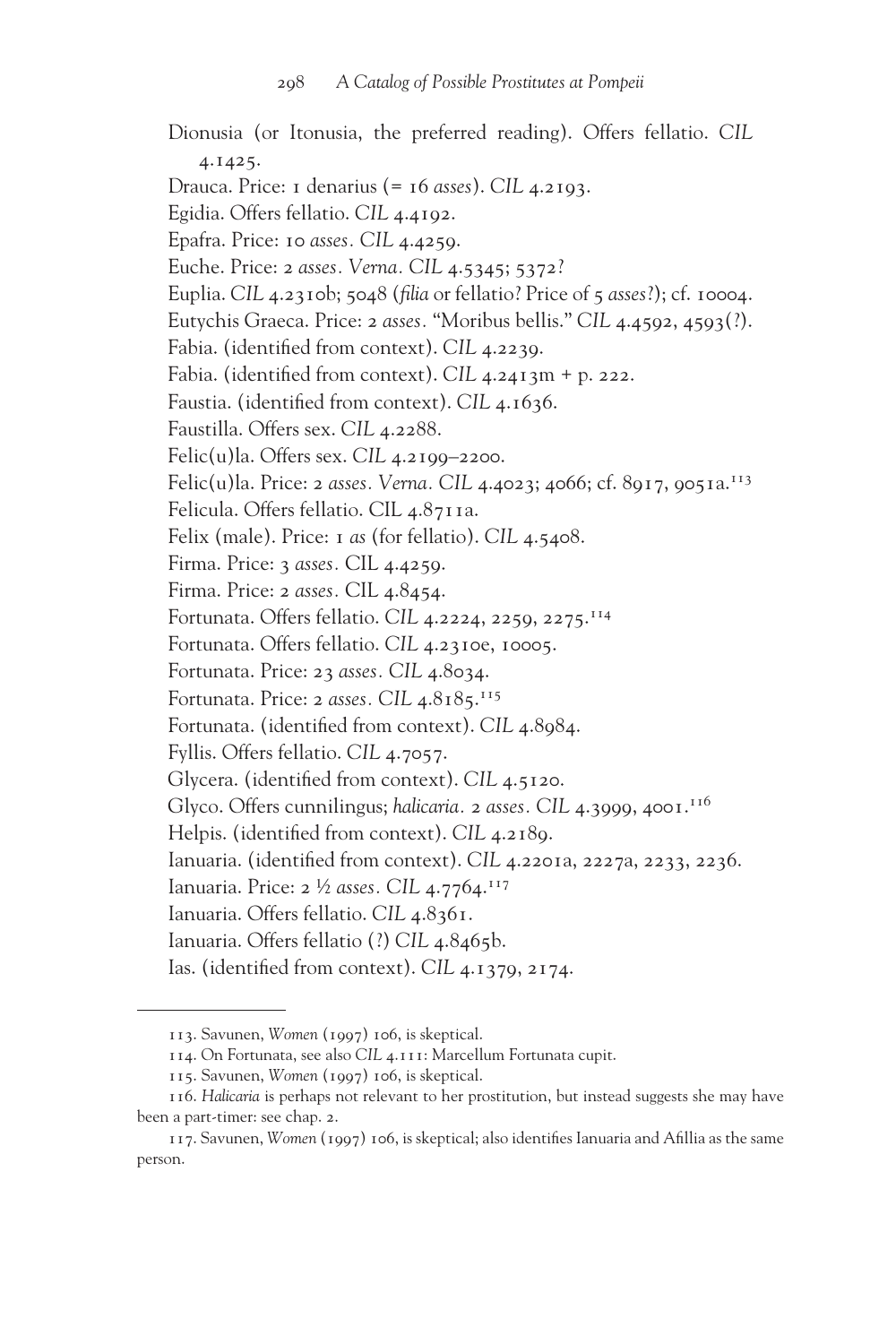Incerta. Price: 2 ½ *asses. CIL* 4.4150. Incerta. Price: uncertain. *Verna. CIL* 4.4593. Incerta (Al . . . re?). Price: 5 *asses. Verna. CIL* 4.5204. Incerta. Price: 2 (?) *asses. Verna. CIL* 4.5206. Incerta. Price: 2 *asses. CIL* 4.5372. Incerta. Offers fellatio. Price: 3 *asses. CIL* 4.8160. Incerta. Price: 8 *asses. CIL* 4.8187. Incerta. Price: 10 *asses. CIL* 4.8357b. Incerta. Price: 4 *asses. CIL* 4.10078a. Ionas (or Ionis). Offers fellatio. *CIL* 4.2402, 2403, 2404, 2406. Isidorus (male). Price: 2 *asses. CIL* 4.4441, 4699 (cunnilingus; *verna*), 4700. Itonusia (or Dionusia). Offers fellatio. *CIL* 4.1425. Iucunda. (identified from context). CIL 4.1376, 1379, 1380, 1385. Iucunda. (identified from context). CIL 4.1633, 1643. Lais. Offers cunnilingus. *CIL* 4.1578. La(h)is. Price: 2 *asses* (for fellatio). *CIL* 4.1969. Libanis. Price 2 *asses* (for fellatio). *CIL* 4.2028 + p. 704. Logas. Price: 8 *asses. Verna. CIL* 4.5203. Lucilla. Offers sex. *CIL* 4.1948. Macula. (identified from context). CIL 4.2993db. Mandata (?). (identified from context). CIL 4.3922.<sup>118</sup> Maria (?). Offers fellatio. *CIL* 4.1840. Maria. (identified from context). CIL 4.7866. Maria. Price: 2 ½ *asses. CIL* 4.8224. Maritimus (male). Price: 4 *asses* (for cunnilingus). *CIL* 4.8939, 8940. Menander (male). Price 2 *asses.* "Bellis moribus." *CIL* 4.4024. Methe. Offers fellatio. *CIL* 4.4434. Midusa. Offers sex. *CIL* 4.4196. Mula. Offers sex. *CIL* 4.2203, 2204. Mula (or Mummia). Price (?): 2 *asses* (for fellatio). *CIL* 4.8185.119 Myrine. (identified from context; price of 7 *asses*?). CIL 4.1402, 10033b, c. Myrtale. Offers fellatio. *CIL* 4.2268, 2271. Myrtis. Offers fellatio. *CIL* 4.2273, 2292, 2293. Mystis. (identified from context). CIL 4.1639.

<sup>118.</sup> Savunen, *Women* (1997) 109, is skeptical.

<sup>119.</sup> Savunen, *Women* (1997) 106, is skeptical.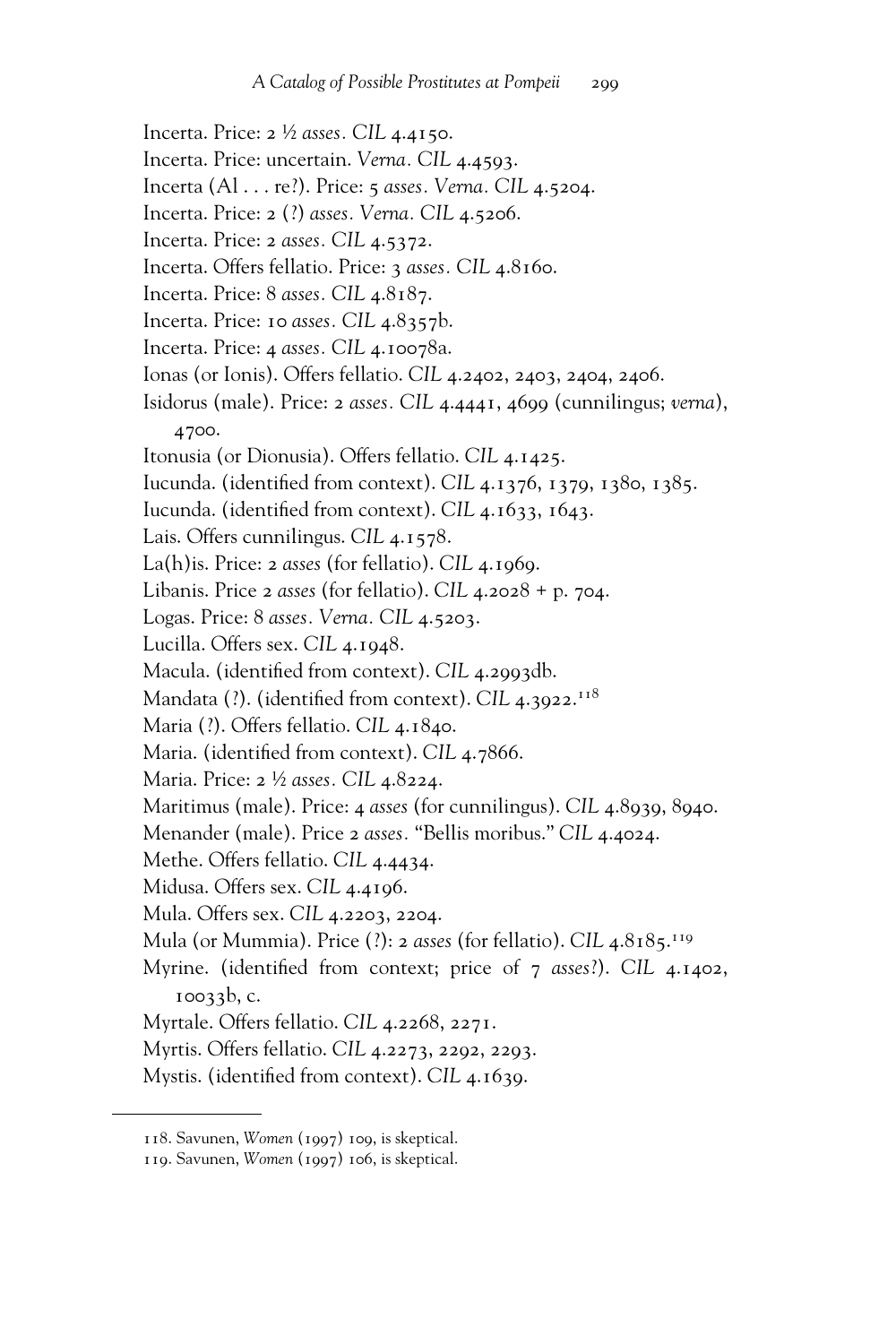Naereia or Nereia.120 Price: 2 *asses. CIL* 4.8394. Nebris (or Naebris). (identified from context). CIL 4.5118, 5145, 5146. Nica Glaphyrine. (identified from context). CIL 4.1664. Nice. Offers fellatio. *CIL* 4.2178a, 2278. Nicepor (male). Price: 2 (?) asses.121 *CIL* 4.3964. Nicopolis. (identified from context: next door to a tavern). CIL 4.8218a, d–e (cf. 8171).122 Nymphe. Offers fellatio. *CIL* 4.1389. Optata. Price: 2 *asses. Verna. CIL* 4.5105. Palmyra  $(?)$ . (identified from context). CIL 4.8475. Panta. (identified from context). CIL 4.2178b. Parte. Price: "sescentaria" (i.e., "astronomical"). *CIL* 4.4398. Parthenope. (identified from context). CIL 4.5108. Phoebe. (identified from context). CIL 4.5125. Pieris. Price: 2 *asses. CIL* 4.5338. Pitane. Price: 3 *asses. CIL* 4.4439. Prima. Price: 1 *as. CIL* 4.8241, 8248, 8270. Primigenia. (identified from context). CIL 4.3916 (cf. 3957).<sup>123</sup> Primigenia. (identified from context). CIL 4.8988. Primilla. (identified from context). CIL 4.8360. Pyramis. (identified from context). CIL 4.1382a. Pyris. Offers fellatio. CIL 4.4158. Quartilla. (identified from context: next door to a tavern). CIL 4.8212a–b, 8218k–l.124 Quinta. (identified from context). CIL 4.10038d. Quintilia. (identified from context). CIL 4.1634. Restituta. Price: 2 *asses. CIL* 4.1374 (reading uncertain). Restituta. Offers fellatio. CIL 4.1631, 1665.<sup>125</sup> Restituta. (identified from context; "Bellis moribus"). CIL 4.2202.

<sup>120.</sup> I owe these versions of the name to Dr. Antonio Varone, p.c.

<sup>121.</sup> See the editorial note on *CIL* 4.3964.

<sup>122.</sup> Savunen, *Women* (1997) 107, is skeptical.

<sup>123.</sup> Savunen, *Women* (1997) 107, 109, is skeptical.

<sup>124.</sup> Savunen, *Women* (1997) 107, is skeptical.

<sup>125.</sup> These two inscriptions lie across the street from each other at 7.6.34–36 and 7.15. Savunen, *Women* (1997) 111-12, with n. 156, persuasively links them to the same woman. For another example, see n. 129.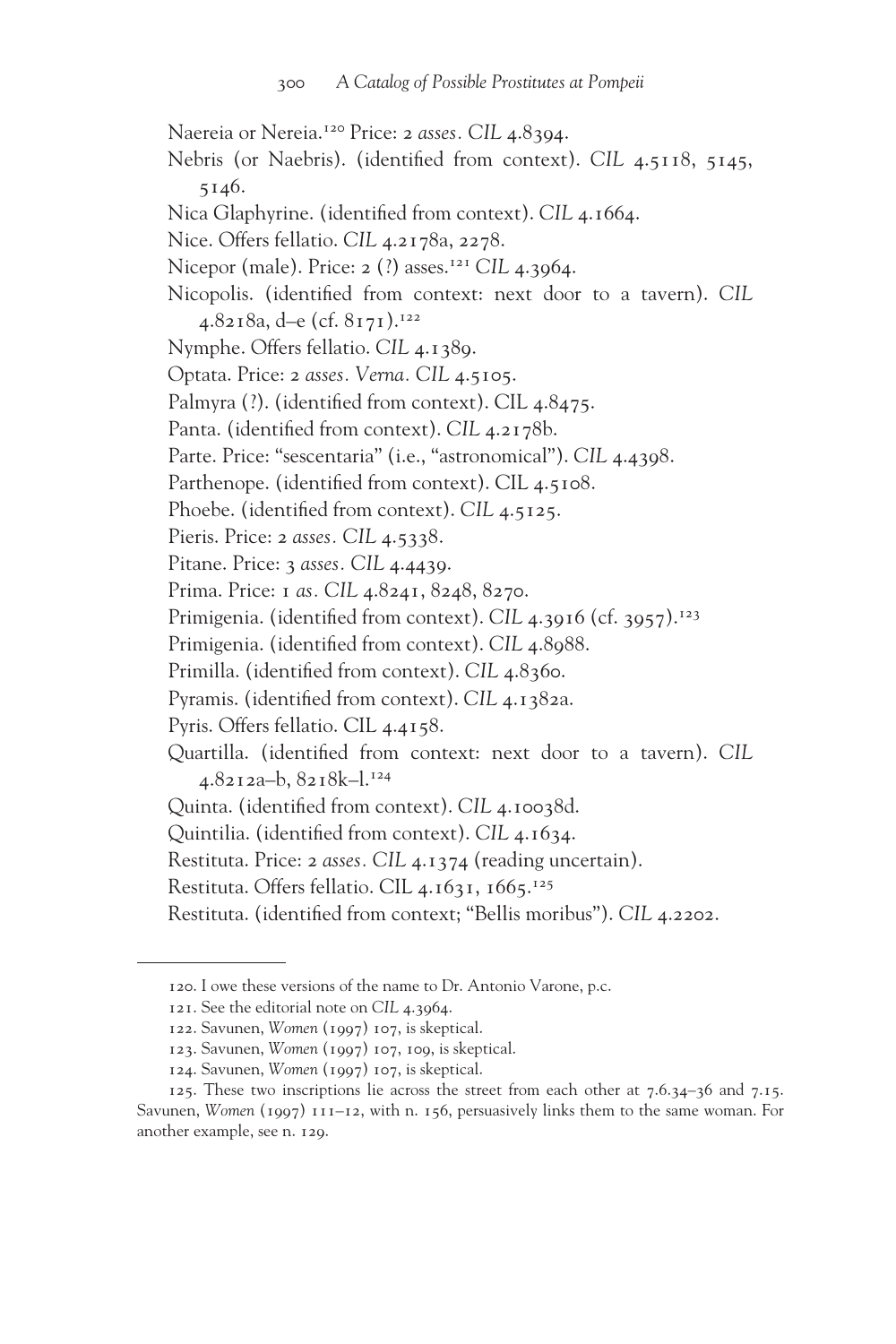Restituta. (identified from context). CIL 4.3951. Rufa. (identified from context). CIL 4.1629a. Rufa. Offers fellatio. *CIL* 4.2421. Rufilla. Offers fellatio. CIL 4.1651. Rupinus (male). Price: 2 (?) *asses. Verna. CIL* 4.5205, 5206. Rusatia. (identified from context). CIL 4.2262. Rustica. Offers cunnilingus. *CIL* 4.4264. Sabina. Price: 2 *asses.* Offers fellatio. *CIL* 4.4150, 4185. Salvia. Offers fellatio. *CIL* 4.1427. Satria. (identified from context). CIL 4.8294. Secunda. (identified from context). CIL 4.1376, 1377, 1381. Serena. (identified from context). CIL 4.3928, 3929, 3930. Serena. (identified from context). CIL 4.8978. Sergia Compse. (identified from context). CIL 4.10171.<sup>126</sup> Setia. (identified from context). CIL 4.1580.<sup>127</sup> Somene. (identified from context). CIL 4.5122, 5123. Sop(h)e. Offers fellatio. *CIL* 4.5095. Spendusa. (identified from context). CIL 4.1403. Spes. Price: 9 *asses.* "Moribus bellis." *CIL* 4.5127. Spes. Price: 2 *asses*. CIL 4.8511.<sup>128</sup> Successa. Price: 5 *asses. Verna.* "Bellis moribus." *CIL* 4.4025. Successa. (identified from context). CIL 4.5104, 5131, 5137, 5150, 5153. Successa. (identified from context: next door to a tavern). CIL 4.8211. Successus (male). Price: 3 *asses*. CIL 4.3964. Synoris. (identified from context). *CIL* 4.1397, 1398(?), 1408. Terna. Offers sex. *CIL* 4.4816. Timele. Offers fellatio. *CIL* 4.1378, 1387–1388a. Tyche. Price: 5 *asses. CIL* 4.2450. (3 b.c.). Tyndaris. (identified from context). CIL 4.5190. Valeria. Offers fellatio. *CIL* 4.10033a. Veneria. Offers fellatio or masturbation. *CIL* 4.1391.

<sup>126.</sup> Savunen, *Women* (1997) 107, is skeptical.

<sup>127.</sup> Savunen, *Women* (1997) 107, is skeptical.

<sup>128.</sup> Savunen, *Women* (1997) 107, is skeptical.